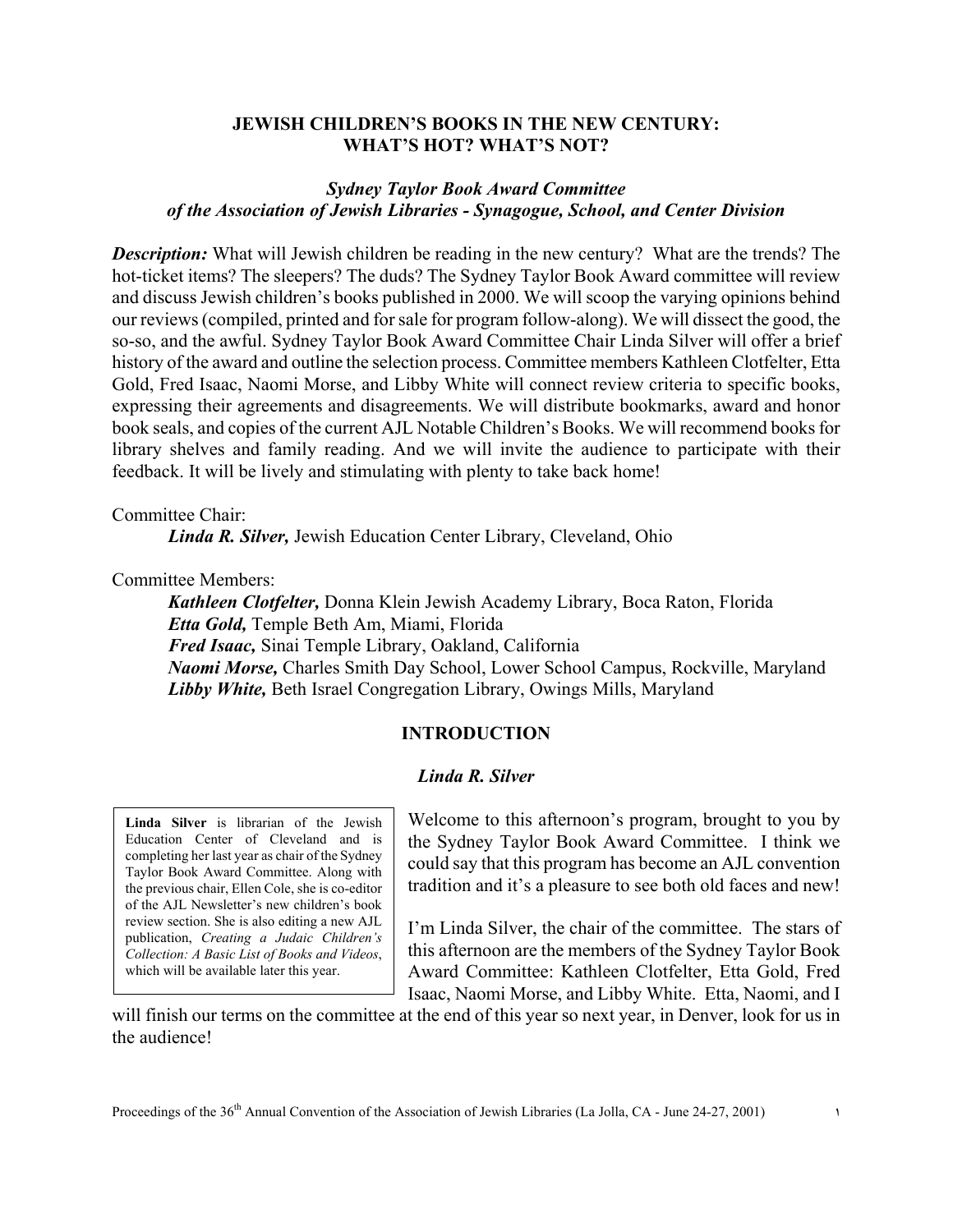First, a few announcements. All of you should have a list of the books to be discussed this afternoon. Be sure you have one, because they'll be used at the end of the program to award doorprizes- audio cassettes of Sydney Taylor's first book: *The All-of-a-Kind Family* story, generously donated by Listen and Live Audio, which produces this cassette and the others that are to follow. You are also welcome to take bookmarks, kindly compiled as in previous years by a former member of the committee, Cheryl Banks; copies of the *AJL Notable Books for Children*, aka *Best of the Bunch* lists; and winning and honor book seals- all available on the tables in the back of the room.

Even if you don't win a door prize, you can still buy the *All-of-a-Kind Family* books, which are being sold in the back of the room by Mr. and Mrs. Gordon, representing GRM Associates, the Taylor Family Estate agent. They have copies of all of the books and order forms if you want to get them later.

You can also buy a compilation of the committee's reviews of all the books submitted in 2000. This is another Sydney Taylor Book Award Committee convention tradition; the compilation allows you to follow along with the panel at this afternoon's program and it's a very good book selection tool when you go back home and try to decide which of last year's books to buy for your library. Last year's books were unusually good ones, by the way! If you decide later that you want a compilation, you can get one from AJL Publications.

Speaking of AJL Publications, I want to announce the publication of the first new collection development tool for Jewish children's librarians to come along in many years. It is entitled *Developing a Judaic Children's Collection: Recommended Books and Videos* and it consists of 16 extensive subject bibliographies subdivided by age level. Every title is annotated and publication information is included! This was a labor of love on the part of members of AJL's Greater Cleveland chapter- Andi Davidson and Julie Moss, two of the contributing editors, are in this roomand we think it will be a great help to librarians and a great boost to Jewish libraries serving children from preschool through middle school. Flyers announcing the forthcoming publication are at the AJL table in the exhibits and there are some on the back table.

Speaking of the exhibits, buy your copies of this year's award winners and honor books at The White Rabbit Children's Book Shop (a San Diego book store exhibiting here at convention), which is selling them for the Committee this year.

As many of you know, the Sydney Taylor Awards were established by her husband in memory of Sydney Taylor, the author of the *All-of-a-Kind Family* books, a series of 5 warm-hearted books about a Jewish immigrant family living on the Lower East Side of New York in the early years of the last century. Awards have been given since 1968, when Esther Hautzig's now classic memoir, *The Endless Steppe*, was the winner.

There are 6 members of the committee. Publishers, not authors, submit books for consideration and the committee judges them using the following criteria- the same, probably, that you use to decide which books you will buy for your library collection. The criteria are: *Literary and artistic merit,*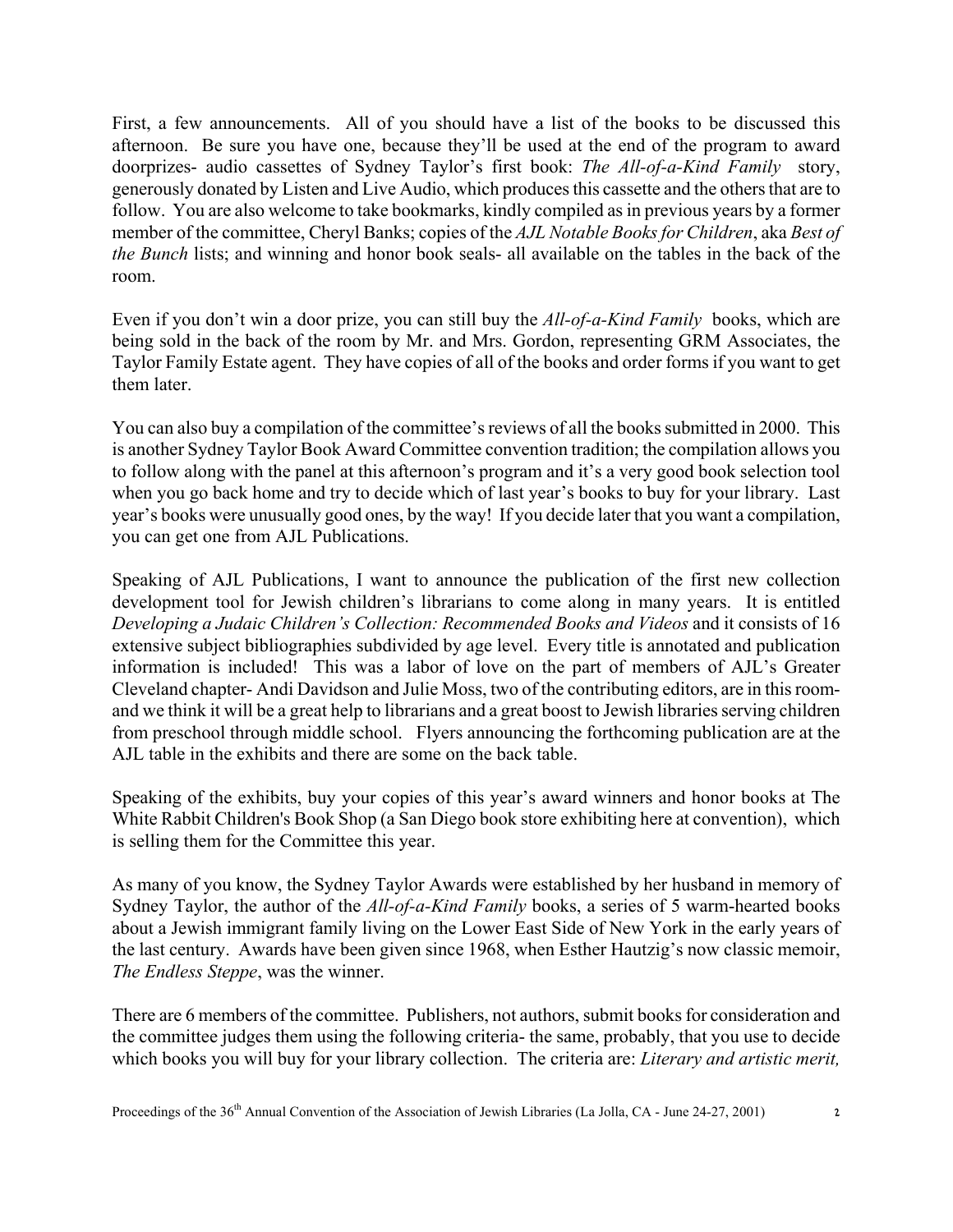*positive Jewish content and focus, age-appropriateness in terms of style, vocabulary, content, format, and illustration; and accuracy, based on solid research and reputable scholarship.* Many mediocre and downright poor books get rejected by the committee, based on these criteria, every year but so, too, do a few good books- because they are lacking in Jewish content. You will find reviews of them in the compilation and hear a few of them discussed this afternoon but you won't find them among the winners or honors or even, notables. You can see that the committee takes the Jewish content of books very seriously- as seriously as literary merit- because, like you, we are professionally committed to encouraging the publication and visibility of good Jewish books and of getting them into the hands and hearts of Jewish children!

We'll begin today's discussion, which will be moderated by the next chair of the Sydney Taylor Book Award Committee, Libby White, with some remarks by Fred Isaac. We'll try to move along briskly, so we can finish by 3:45, in time to award those door prizes and get to the next programthere's a good one called "The Jewish Child In Picture Books" by June Cummins at 4PM. Please feel free to chime in with questions and comments: the audience at these programs is always invited to participate!

### **TEN YEARS OF SYDNEY TAYLOR AWARD BOOKS**

#### *Fred Isaac*

**Fred Isaac** is currently Librarian at Temple Sinai in Oakland California and a Judaica Library consultant and writer in the San Francisco Bay Area. He is a past President of the AJL's SSC Division, and a current member of the Sydney Taylor Book Award Committee. Fred has also presented papers and published in the field of detective fiction and is a longtime member of the Popular Culture Association.

This past April I delivered a paper on the past ten years of the Sydney Taylor Book awards at the Popular Culture Association's annual Conference in Philadelphia. The PCA is an academic group with a long history of broadmindedness; I have been presenting at their meetings since 1981. This paper was given under the Association's Jewish Studies Area, led by Professor Daniel Walden of Penn State University. Approximately a dozen people attended (which I consider a success for this type of session.) The title I

chose was "Who Cares About Harry Potter?: the Best Jewish Books for Children, 1990-2000."

I began by reminding the audience that, while there is a long and wonderful history of literature for adults, until the current century children did not have the same advantages. I cited Bialik's poem "Ha-Matmid" and the boys of Anatevka in "Fiddler on the Roof" as examples of how children were treated in earlier generations.

I continued by introducing the audience to the history of children's judaica, ending with the awards themselves. The remainder of the time I dealt with a number of topical issues (rather than review the books individually). The books I reviewed were the Award winners since 1990. I provided the audience with chronological lists of the winners. I also had lists of the Honor Books, and a breakdown of the categories I discussed.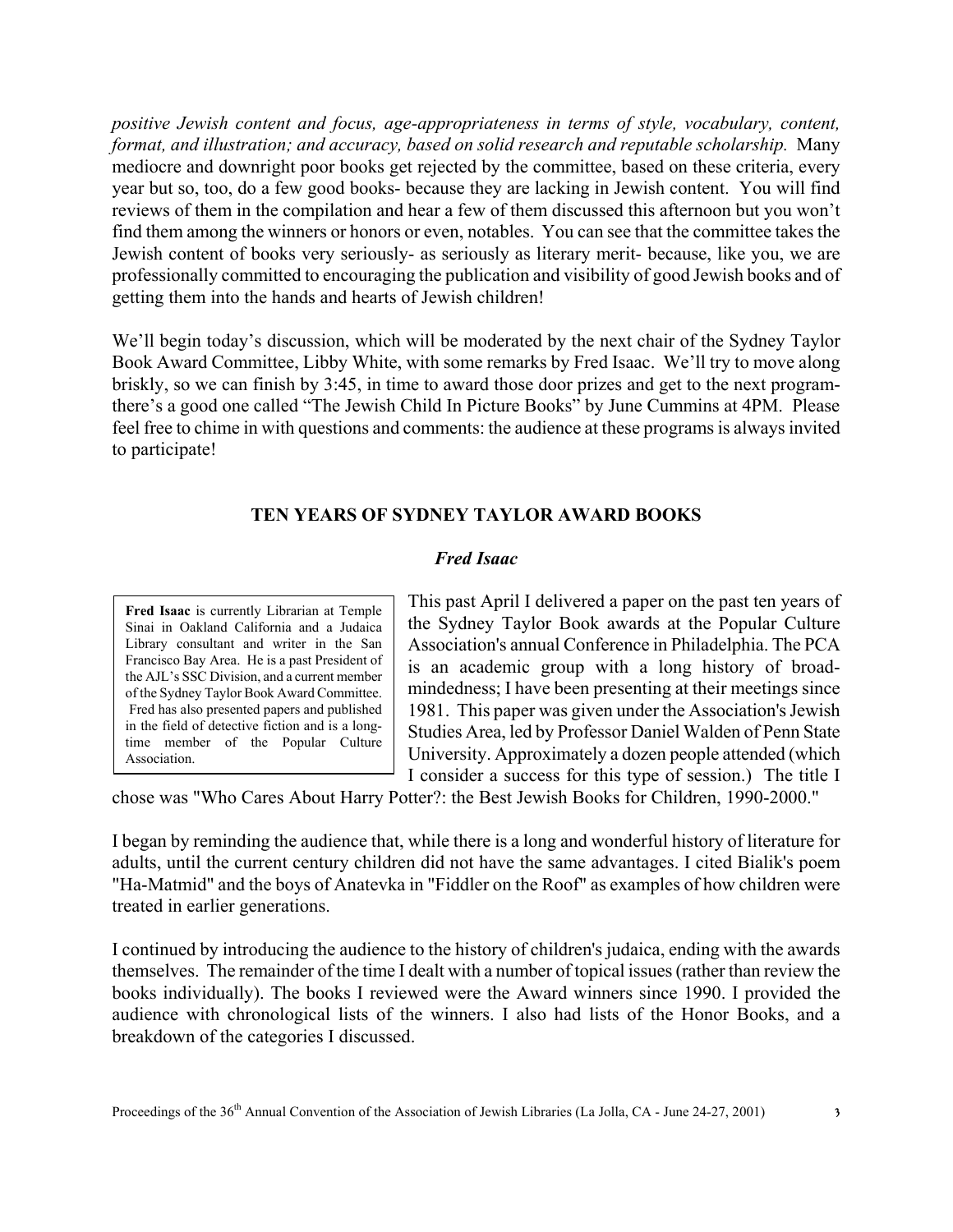The subjects I covered included

- -- What topics have been covered by the winners?
- -- Is the Shoah presented, and in what light?
- -- How broad (or narrow) has the range of subjects been?
- -- What level of sophistication do the books have?
- -- What might their effect be on the young people and families who read them?

I made a point, when possible, of separating the older children's books from the picture books, but I also wished to emphasize that the breadth of the field is very wide.

I concluded with a short statement on the question "How Jewish are they?" to remind the audience that while ideas are universal, their presentation in a Jewish context can have dramatic impact.

I closed with the following paragraph: "So, with such an abundance of excellent literature for children of all ages- not to mention the value it has for their parents, Jews by Choice, and others interested in discovering and exploring the Jewish experience and Jewish thought in a nonthreatening environment- the world of Judaica for young people is a thriving segment of the publishing world. While I deeply appreciate the enormous boost Harry Potter has given to the juvenile publishing world in the past few years, and admire J.K. Rowling's creativity, it is not too much to say in response, "Who cares about Harry Potter? Jewish children's books are doing just fine."

The audience included several professors of Judaica from around the nation, and at least one Professor in the Education program at Bennington College in Vermont. I have been asked to expand the presentation and submit it to Professor Walden for inclusion in his Jewish Studies Annual.

## **PANEL DISCUSSION: SELECTION OF PANELISTS' REMARKS**

## *Moderated by Libby White*

**Libby White** is the librarian of the Beth Israel Congregation Hebrew School in Owings Mills, MD. She also directs the Jewish Vocational Service Library in Baltimore, MD. Libby has been a Reference Librarian at a large public library system in upstate New York and was coordinator of the Summer Sessions on Judaic Studies at Skidmore College in Saratoga Spring, New York. Libby reviews for the AJL Newsletter, School Library Journal, and the Baltimore Jewish Times. She has been consultant to *Funk and Wagnalls Encyclopedia* and to *Magazines for Libraries*. She contributed an essay on Balkan Jewry to the *Reader's Guide to Judaism*. Since 1999, Libby has been a member of the Sydney Taylor Book Award Committee. At the 2001 AJL Conference, she will participate in the Sydney Taylor Award Panel session. Libby is a PhD. Candidate in Jewish History at Baltimore Hebrew University.

I wish to thank Linda Silver and Ellen Cole, the present and former chairpersons of the Sydney Taylor Book award committee, under whom I have served. Both have been excellent teachers and guides, and they remain my constant friends. This afternoon Linda has given me an opportunity to present a different face to you. Over the years on these panels, I've earned a reputation as "takeno-prisoners" reviewer. In other words, I was rarely "hot"---more often "not!" This afternoon I shall appear before you in the role of a wise, temperate, and conciliatory mediator, except, of course, when I present my own reviews!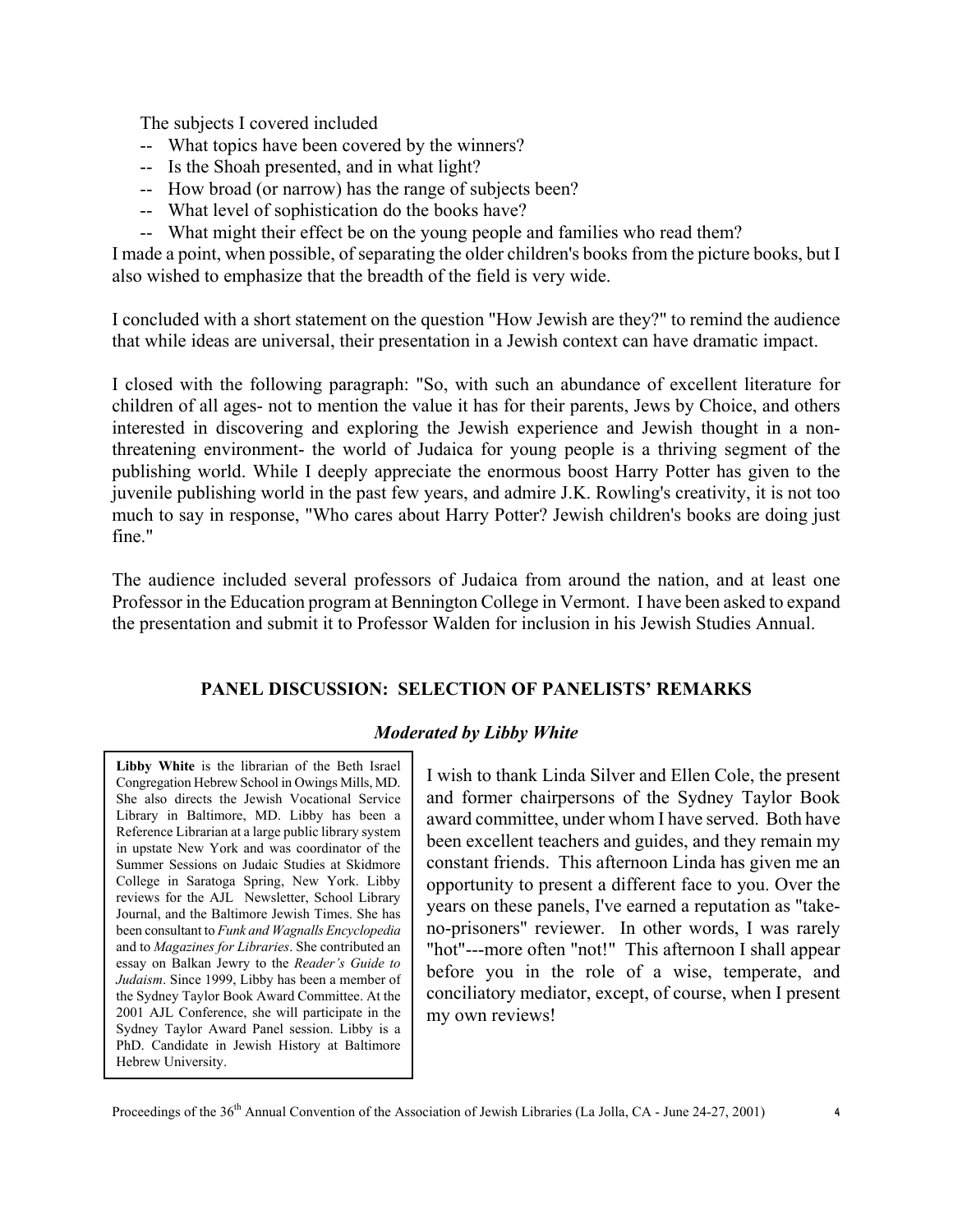**Biographies**

**Pressler, Mirjam.** *Anne Frank: A Hidden Life***. Translated by Anthea Bell.** New York: Dutton Children's Books, 2000. \$15.99. 176p. ISBN: 0525463305.

HOT: Pressler is an expert on Anne Frank and the editor of the definitive edition of the diary. This book is a remarkable piece of biographical and historical reconstruction, describing the Frank's family's life before they went into hiding, giving short but precise portraits of the eight people who lived in the secret annex, speculating about their relationships using evidence from the various editions of the diary, and filling in many of the details that surrounded the development of Anne as a young woman and a writer. Linda Silver.

NOT: Cynthia Ozick wrote a 1997 New Yorker essay entitled, "Who Owns Anne Frank?" I was reminded of Ozick's objections to elements of the "Anne Frank industry" in reading this title. … I have three objections. The author's too close identification with Anne causes her to uncritically accept Anne's often cruel and immature assessments of others. Pressler's practice of psychobiography is also troubling. Finally, the author describes the romantic relationship between Anne and Peter as if she herself had been present---quite a reach. As Hazel Rochman stated at an earlier session, our children need to be exposed to many views of the Holocaust. This work is hardly a definitive companion to the diary. Libby White.

**Boerst, William J.** *Isaac Asimov: Writer of the Future***.** Greensboro, NC: Morgan Reynolds, 1999. 112P. \$18.95. ISBN: 1883846323.

**Kathleen Clotfelter** has been part of the Media/Library department at Donna Klein Jewish Academy for the last four years. Prior to this she was librarian at Hillel Community Day School in North Miami Beach for ten years. She is completing her second year on The Sydney Taylor Committee. Mrs. Clotfelter has been a member of AJL for fifteen years and served on the South Florida board as Co-president and secretary. She also served on the planning committee for the last two AJL conventions that were held in South Florida. Besides being involved in the educational world since 1956, Mrs.Clotfelter has been active in local civic affairs and

**Etta D. Gold** has been the head librarian at Temple Beth Am Library in Miami since 1996. Previously, she was Manager of the Children's Department at the Coral Gables Branch of the Miami-Dade Public Library System, having earned her MLS in 1991. She has worked for many years in Jewish education as teacher and administrator, holding a RJE. Currently she serves on several national committees, including Accreditation and the Sydney Taylor

**Naomi Morse** is the Head Librarian at the Charles E. Smith Jewish Day School in Rockville, Maryland. She has worked as a children's librarian for many years. She is most interested in art, poetry, children's literature and the literature and art of the Holocaust. She is always looking for a good

community projects.

Book Award Committee.

story.

HOT: Asimov was a brilliant man with an unusual personality. Throughout the text of this biography, his personality and devotion to writing remains the author's focus. Etta Gold.

NOT: Asimov is portrayed as a brilliant but unpleasant individual who entertained vendettas against others at every stage of his life. The author attempts to rationalize Asimov's behavior. A very annoying aspect of this work is its excessive and irrelevant detail. Does the reader really need to know about Asimov's extensive use of diuretics? Libby White.

### **Winter, Jonah.** *Once Upon a Time in Chicago: the Story of Benny Goodman***. Illus. by Jeanette Winter.** NY: Hyperion, 2000. \$14.99. (30p.) ISBN: 078680462-9.

HOT: True life biographies are rare for very young readers and this one outshines them all. The crisp, vivid pictures and undulating color-framed pages give the feel of jazz rhythm to the simple, poignant text- a perfect combination. Etta Gold.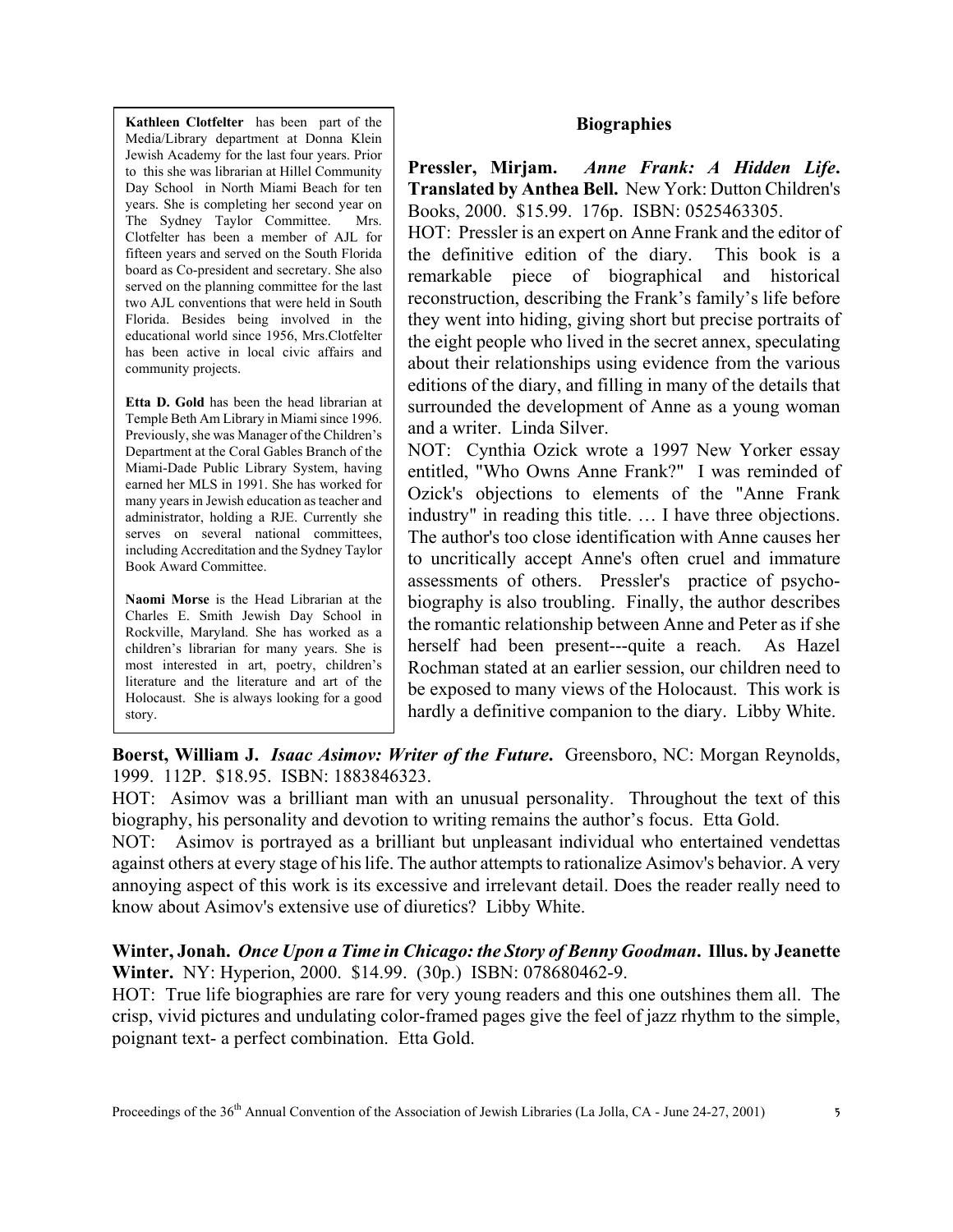NOT: This is a handsome, charming, beautifully made biography for children in the primary grades. Its Jewish content is minimal, however. Naomi Morse.

## **Holidays**

**Kimmel, Eric A.** *The Jar of Fools: Eight Hanukkah Stories from Chelm***. Illus. by Mordicai Gerstein.** NY: Holiday House, 2000. \$18.95. 56p. ISBN: 0823414639.

HOT: Too delicious to be confined to reading only at Hanukkah, these stories are an eclectic combination of traditional lore and original tale spinning. Gerstein's droll illustrations are among his best! Linda Silver.

NOT: I am uneasy about the obvious names given to the Chelmite characters and about the physically grotesque illustrations. I have no doubt that children will find these features "funny," but is this the essence of humor? The gentleness and subtlety of Chelm is lost: the tradition is coarsened. Libby White.

**Melmed, Laura Kraus.** *Moishe's Miracle***. Illus. by David Slonim.** NY: HarperCollins, 2000. \$15.95. (31p.) ISBN: 0688146821.

HOT: Melmed … blends fairy tale elements with characteristic Jewish humor to create a true Hanukkah masterpiece … Slonim's painting are miracles in themselves. Their weighty darkness reflects the old world setting, the wintry cold, the poverty and yet, they cleverly depict the personalities and funny mood of the story. This book is a winner! Etta Gold.

NOT: In an impoverished shtetl, generous Moishe and his shrewish,selfish wife, Baila, face the prospect of a latke-less Hanukkah. Then, Moishe receives the gift of a magic frying pan which generates its own latkes. Baila's attempt to seize the pan ends in disaster. Chastened, she becomes an obedient helpmate … . I have been surprised by the enthusiastic acceptance of the stereotypical portrayal of a Jewish woman. I had assumed that the days of the "yenta" were long gone. Libby White.

**Kimmelman, Leslie.** *The Runaway Latkes***. Illus. by Paul Yalowitz.** Morton Grove, IL: Albert Whitman, 2000. \$13.95. (30p.) ISBN: 0-8075-7176-8.

HOT: *Runaway Latkes* is a delightful story for Hanukkah ... a Jewish version of the Gingerbread Man. Rebecca Bloom fries her pan cakes in preparation for the Hanukkah party. Much to her surprise, the pancakes jump from her frying pan and begin to sing "Big and round, crisp and brown, off we run to see the town. And YOU can't catch us!" Yalowitz uses soft colors in his illustrations. The roundness of the people match the roundness of the latkes. A great picture book for the younger set. Kathleen Clotfelter.

NOT: ... a cute but ultimately silly book about how latkes can bring a whole community together. Fred Isaac.

## **Stories for Younger Readers**

**Kushner, Lawrence and Kushner, Karen.** *Because Nothing Looks Like God.* **Illus. by Dawn W. Majewski**. Woodstock, VT: Jewish Lights, 2000. \$16.95. (31p.) ISBN: 158023092X.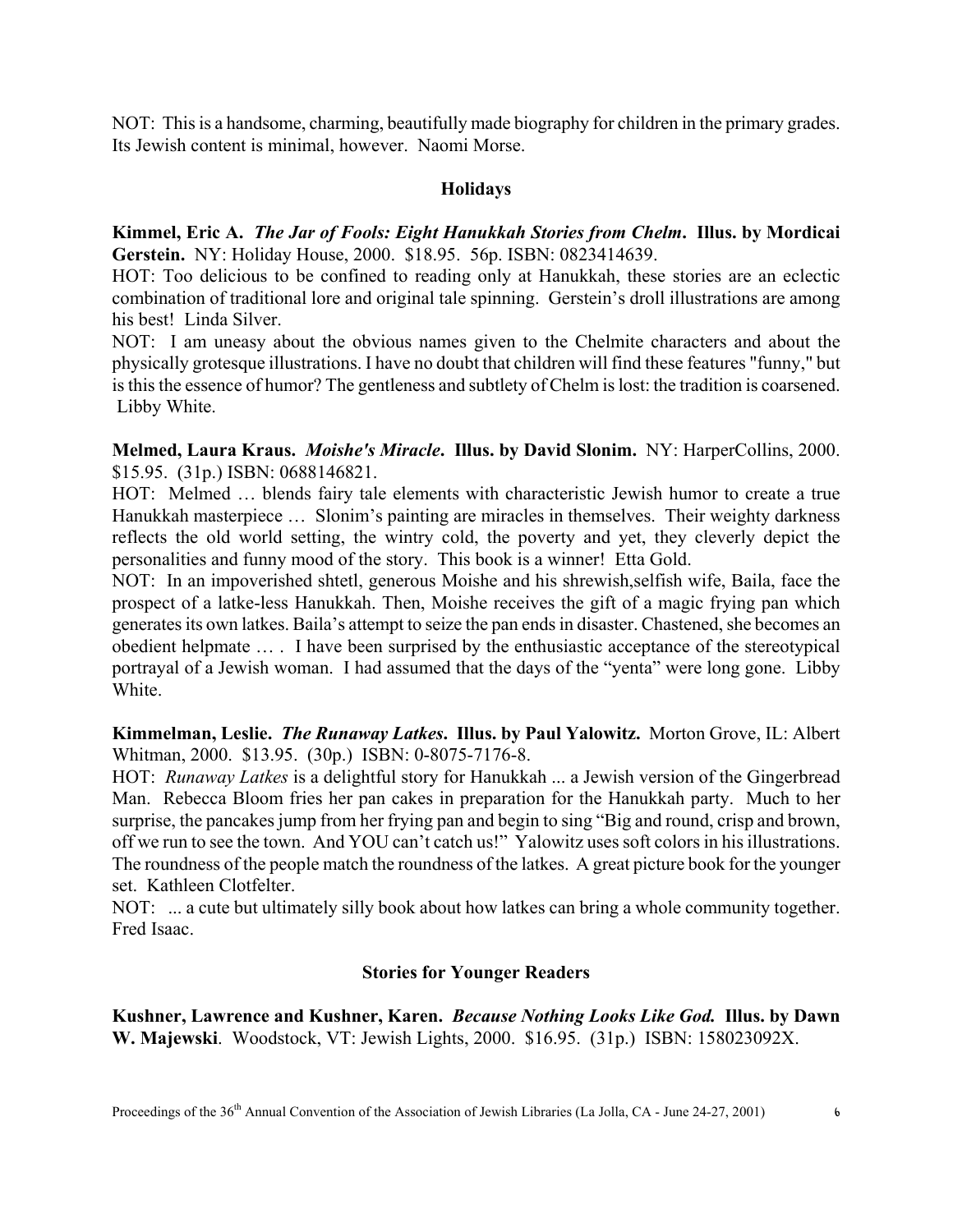HOT: This is a sweet and effective way to introduce God to young children. Each double-page spread includes a way to comprehend holiness, from birth and death to nature and *tikkun olam.* The effect is to recognize that every good thing (and some not-so-good) reflect the presence of holiness in our everyday lives. Fred Isaac.

NOT: This is basically a book of conversations between children and adults. Three main questions are asked: "Where is God?", "What does God look like?", and "How does God make things happen?" Many answers are given. Some make sense, others don't. God being in a red tomato is a bit far fetched ... .The saving grace in this book are the illustrations. They are cheerful and bright. Kathleen Clotfelter.

## **Prose, Francine***. The Demons' Mistake, a Story from Chelm.* **Illus. by Mark Podwal.** New York: Greenwillow Books, 2000. (30p.) \$15.95. ISBN: 0-688-17565-1.

HOT: In the past few years, Prose and Podwal have given children a small treasury of picture stories based on Jewish themes. Although it begins in Chelm, this story is the least tied to traditional lore, being informed, instead, by a subtly sophisticated urban outlook ... .Throughout this witty tale, Podwal's smudgy pictures charm and entertain. For third grade up, maybe second. Linda Silver.

NOT: When the demons of Chelm decide they can make more mischief in the New World than they can in the Old, they move to America ... .When at last they arrive in contemporary New York, they are confused and scared. But they find a way to survive ... just look into your computer screen. This is a new tale based on the strange life of Chelm. Regrettably, though, young children will not understand the issues it addresses. Fred Isaac.

**Deedy, Carmen Agra.** *The Yellow Star: the Legend of King Christian X of Denmark.* **Illus. by Henry Sorensen.** Atlanta: Peachtree, 2000. \$16.95. (30p.) ISBN: 1561452084.

HOT: Handsome, concise, and dignified, this picture book tells the legend of King Christian of Denmark, who challenged the Nazis by wearing the yellow star himself. The layout, graphics, typeface, and illustrations are outstanding in their clarity and placement. It begs to be viewed and read slowly and carefully. Highly recommended for book collections in both secular and Judaic settings, this is that elusive item - a children's Holocaust story with positive content. Naomi Morse. NOT: The text expresses a "what if" perspective: what if King Christian X and his people had all worn the yellow star by which the Germans sought to isolate the Jews and prepare the way for their eventual departation? ... Yes, there is a subtitle calling the story a legend ... and there is solid research that documents the valor of the Danes. Why should children be taught a sentimental and discredited rumor? Libby White.

## **Stories for Older Readers**

**Rosen, Michael.** *The Blessing of the Animals.* NY: Farrar, Straus and Giroux, 2000. \$15.00. 87p. ISBN: 0-374-30838-1.

HOT: Twelve year old Jared hears that the Catholic Church across the street is going to have its annual Blessing of the Animals, and wants to take his dog Shayna. When his mother says no, Jared argues further. They agree to ask four people each and get their opinions, talking about it later. What follows is a valuable exploration of what it means to be Jewish ... We hear from several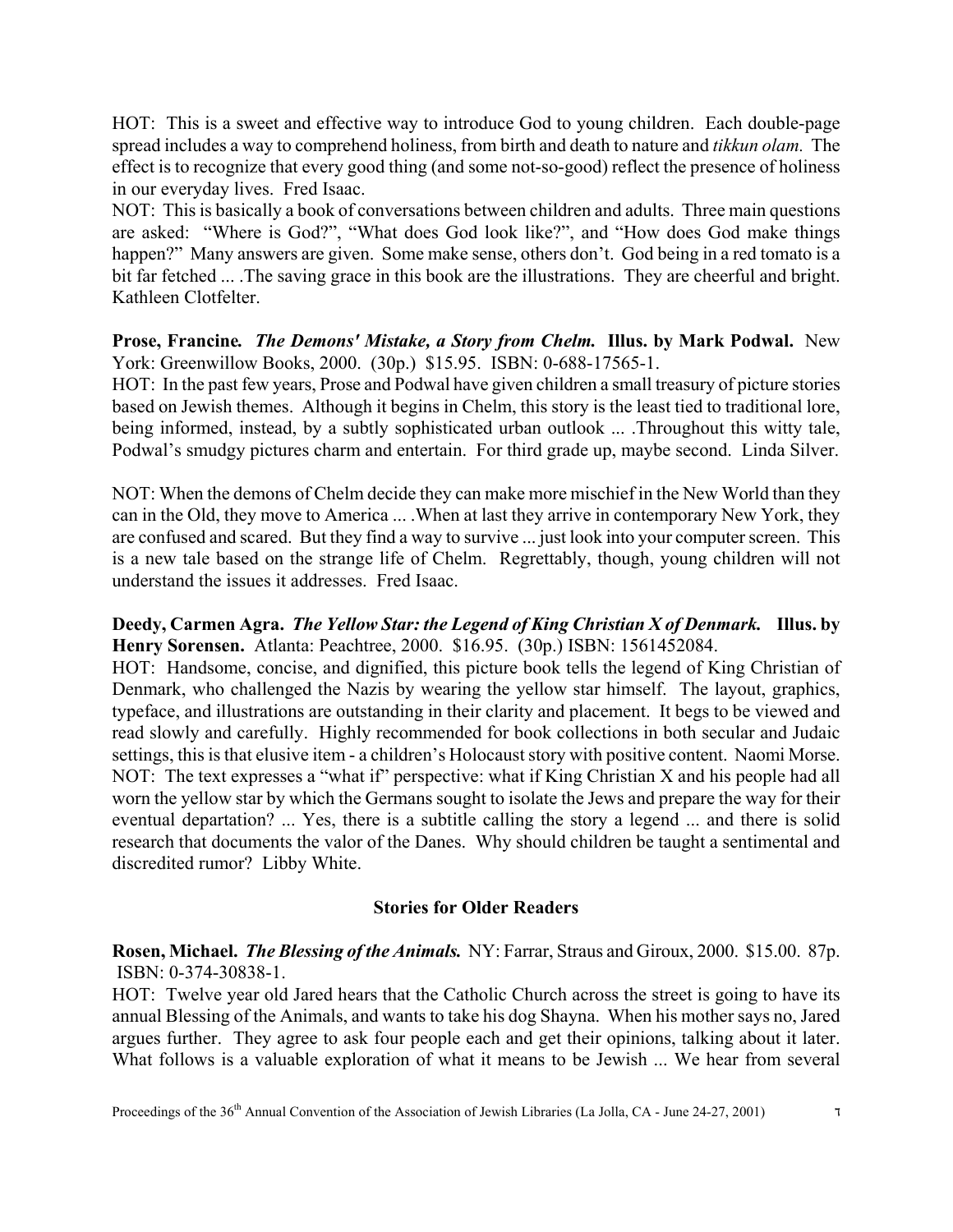generations, clergy, and family members, all with different experiences and understandings of ... Judaism. Jared's decision is not surprising but the discussion is both accessible and deep. Fred Isaac.

NOT: It's commendable that this book was written because too few books for children attempt to show ordinary kids seeking Jewish answers to life's problems. That said, the plot is single-focused and the pace is slow. I doubt if many children will find it readable. Linda Silver.

*My Secret Camera: Life in the Lodz Ghetto.* **Photographs by Mendel Grossman. Text by Frank Dabba Smith.** San Diego, CA: Gulliver/Harcourt, 2000. \$16.00. (37p.) ISBN: 0152023062. HOT: This book of photographs taken secretly in the Lodz ghetto gives the reader a chilling look at those Jews who were trapped there. These are some of the photographs of Mendel Grossman, who took great risks to leave us this photographic record of his and his follow Jews' situation. The text by Smith is artfully understated, letting the photos speak for themselves. The book is restrained ... the bookmaking is handsome. This is one of the better Holocaust titles I've seen. Naomi Morse. NOT: This is a spectacular book of photographs of life in the Lodz Ghetto. Grossman, like Vishniac, hid his camera and took candid pictures as he traveled, recording the world the Nazis created. The short narrative reinforces the tragedy of that life. Grossman himself died in the final days of the War. But despite its large format, the work is not meant for children, and especially not young children. Fred Isaac.

**Lester, Julius.** *Pharaoh's Daughter.* San Diego: SilverWhistle/Harcourt, 2000. \$17.00. 182p. ISBN: 0152018265.

HOT: Lester has written an involved midrash on Moses in the form of a novel. Making many leaps, and incorporating much Egyptian lore, [he] has created a suspenseful, accessible window into what life in Egypt might have felt like to one Hebrew family. Strong character development, psychologically plausible situations, and effective writing make this a fascinating journey in mind and thought. Lester is frank in telling a truth about parent/child relationships: children may find their parental match in a mentor outside the family, and many parents find that their authentic children are not their biological offspring. Naomi Morse.

NOT: This work is yet another attempt to transfer modern understandings of tolerance and modern trends toward the blurring of the margins between religious communities to ancient civilizations. The game is fixed from the beginning; monotheism is portrayed as a more demanding, less attractive option. Perhaps young adults will be titillated by the promise of assorted orgies, nudity, and sex. As it happens, the promise is barely fulfilled. Libby White.

 $\frac{1}{2}$ 

## **Resources mentioned in the Introduction -- in the order described:**

Taylor, Sydney. *All-0f-a-Kind Family* [audiocassette]

Available from bookstores, online bookstores (e.g. www.BarnesandNobel.com), and Listen and Live Audio - 1-800-653-9400.

Bookmarks were all distributed at convention; no more are available.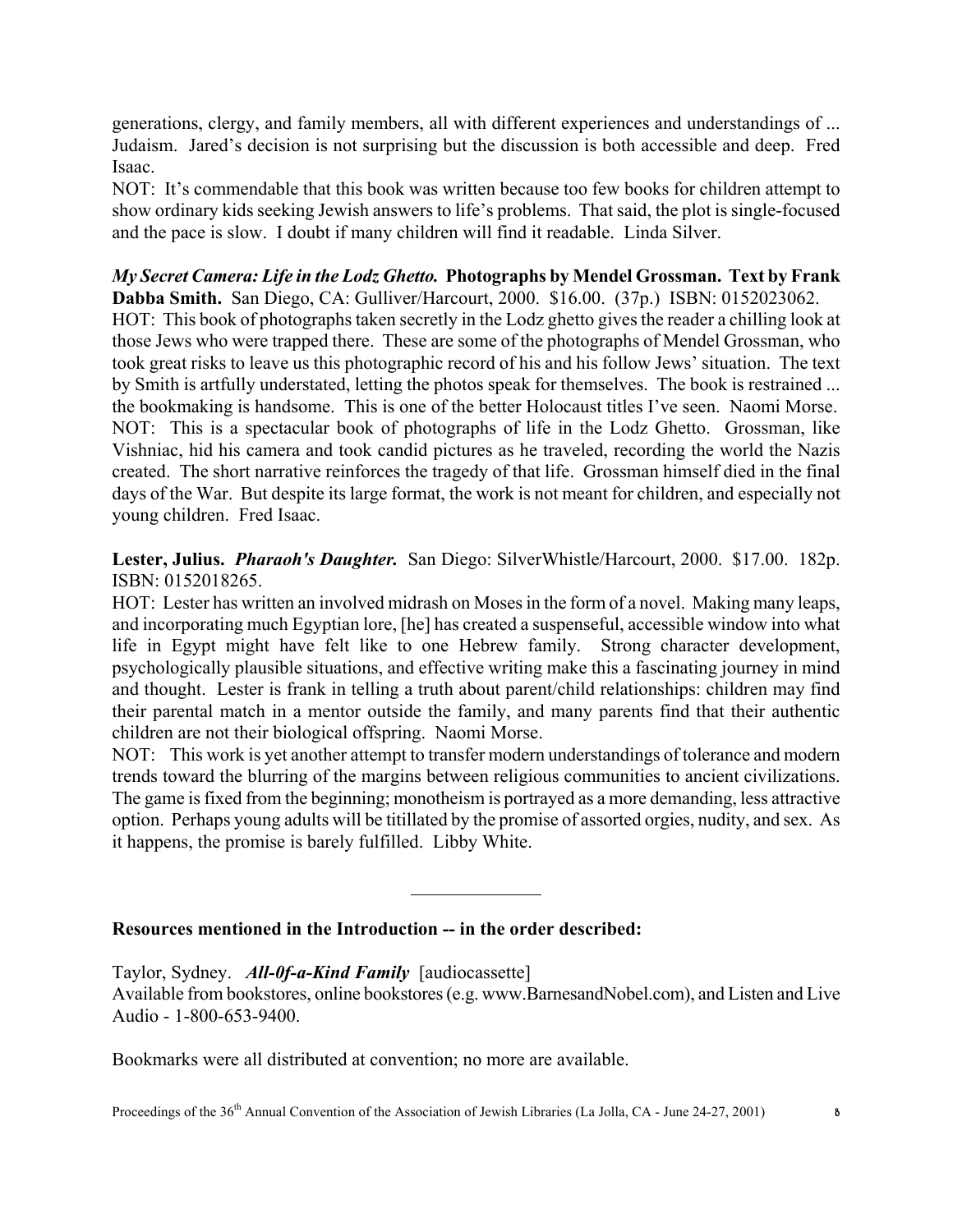Winner and Honor Book seals are available from Linda Silver, *linbobsil@aol.com*. No charge.

## Taylor, Sydney. *All-of-a-Kind Family* series: *All-of-a-Kind Family; All-of-a-Kind Family Downtown; More All-of-a-Kind Family; All-of-a Kind Family Uptown; Ella of All-of-a-Kind Family*. [hardcover and paperback]

Available from bookstores, online bookstores (e.g. www.Amazon,com; www.BarnesandNobel.com), and GRM Associates, Inc., 290 West End Avenue, New York, NY 10023; telephone: (212) 874- 5964; Fax: (212) 874-6425. (*Note:* GRM Associates is the Taylor Family Estate agent)

# *Sydney Taylor Book Awards: Reviews of Books Submitted to the Committee for the Year 2000***.** New York: Association of Jewish Libraries, 2001. 133 pp. \$12.00.

Compilation of the Sydney Taylor Book Award Committee's reviews of books submitted in 2000. Available from Association of Jewish Libraries (http://www.jewishlibraries.org - click on "Publications")

*Notable Children's Books of Jewish Content, 1985-2000.* New York: Association of Jewish Libraries, 2001. 40 p. [Member: \$10.00; Non-Member: \$12.00]

Annotated lists of recommended books for 1985-2000, prepared by the Sydney Taylor Book Award Committee. This list is also known by its former title: *Best of the Bunch*.

Available from Association of Jewish Libraries (http://www.jewishlibraries.org - click on "Publications")

*Notable Children's Books of Jewish Content: The Best of the Bunch from 1999*. by Libby K. White, Beth Israel Congregation Library, Owings Mills, Maryland.

Available from Association of Jewish Libraries ((http://www.jewishlibraries.org - click on "Awards & Scholarships" > "SSC Sydney Taylor Book Awards" > "Notable Books" in the heading > "Best of the Bunch 1999." (May be copied free from this AJL web page.)

*Notable Children's Books of Jewish Content: The Best of the Bunch from 2000*. by Linda R. Silver, Jewish Education Center Library, Cleveland Heights, Ohio, and Libby K. White, Beth Israel Congregation Library, Owings Mills, Maryland. New York: Association of Jewish Libraries, 2001. Available from Association of Jewish Libraries. (http://www.jewishlibraries.org - click on "Awards & Scholarships" > "SSC Sydney Taylor Book Awards" > "Notable Books" in the heading > "Notable Books 2000." (May be copied free from this AJL web page.)

*Developing a Judaic Children's Collection: Recommended Books and Videos***.** Edited by Linda R Silver; Contributing Editors: Andrea Davidson, Julie Moss, Sarajane Dolinsky, Bonnie Shapiro, and Polly Wilkenfeld (members of AJL-Cleveland chapter). New York, Association of Jewish Libraries, 2001. 92 pp. \$18.00 for members, \$20.00 for non-members.

Consists of 16 extensive subject bibliographies subdivided by age level - preschool through middle school. Every title is annotated and publication information is included.

Available from Association of Jewish Libraries (http://www.jewishlibraries.org - click on "Publications")